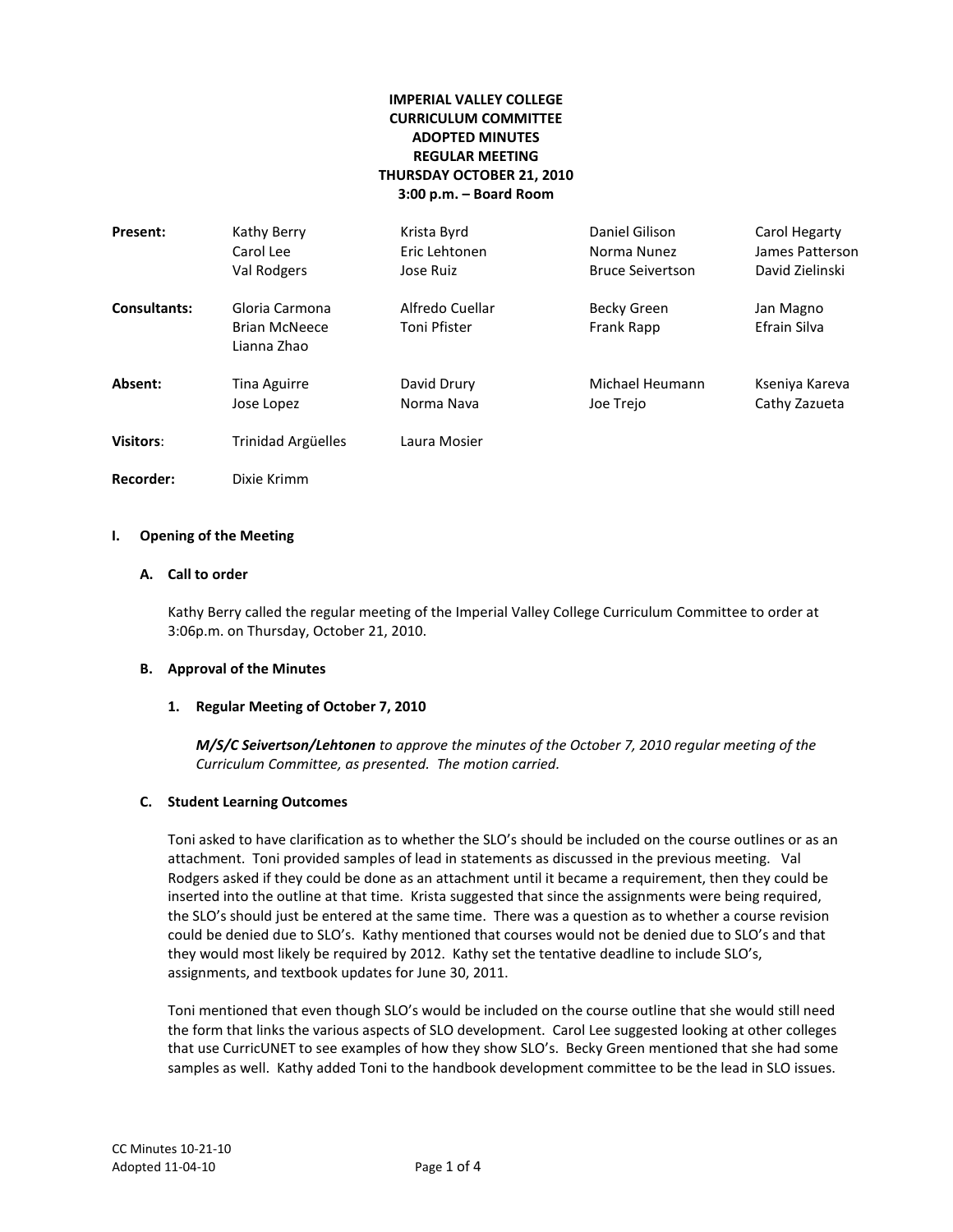#### **II. Action Items**

# **A. Credit Courses**

**1. New Courses**

# **a. SPCH 130 – Small Group Communication (3.0)**

*M/S/C Ruiz/Rodgers to approve the addition of SPCH 130 to the credit curriculum, effective Spring 2011, as presented. The motion carried.*

Carol Lee questioned why the course was requested for Spring 2011. Laura Mosier explained that she had submitted the course for approval in 2009 and would like to provide this opportunity for students to have an optional course within the discipline. Kathy explained that in the future there would be policy written that would provide clarification as to when courses could be implemented to meet appropriate deadlines. Krista expressed that due to the circumstances behind this course that it should be approved as others have since this policy is not currently in effect. Norma Nunez commented that items should not be approved until everything within the item is ready. Carol Lee mentioned that our deadline has been April  $1<sup>st</sup>$  and items submitted after that date would not be effective until the next academic year. This deadline has been extended for special circumstances. Kathy assured the committee that this issue should be resolved once policy has been developed.

## **B. Approval of 2010 – 2011 Meeting Calendar**

*M/S/C Lee/Seivertson to approve the Curriculum Committee meeting calendar for the 2010-2011 academic year with revision as noted below. The motion carried.*

Revision – Add additional meeting day in January 2011. Remove reference to Technical Review. Committee agreed that the calendar would be subject to change if necessary. (See Attachment A)

## **III. Discussion Items**

## **A. Course out-of-class reading and writing assignments.**

At the October  $7<sup>th</sup>$  meeting the committee discussed having a blanket motion to add assignments to the course outlines of record. Kathy discussed concerns that since it is something that affects the course outline of record that the committee should look at them and approve them even as a mass approval or consent agenda item to show that the committee is aware and to verify that the requirement is met. Kathy gave a tentative deadline of June 30 to get the assignments added. Daniel commented that there was concern over what was considered appropriate documentation for this section. Kathy recommended that training be conducted at the January meeting to assist with questions regarding assignments.

## **B. Curriculum Handbook Development (Curriculum development policies and procedures).**

Kathy – we currently use State guidelines for course and program development but now that we have CurricUNET it would be a good idea to create our own handbook. Dr. Patterson will work on the development with the committee in the coming year to provide clarification on issues that have been problematic for the committee. Carol Lee suggested that a subcommittee be formed to assist with the development. Kathy called for volunteers. Volunteers were determined as follows: Carol Lee, Michael Heumann (via Kathy Berry), Eric Lehtonen, and James Patterson.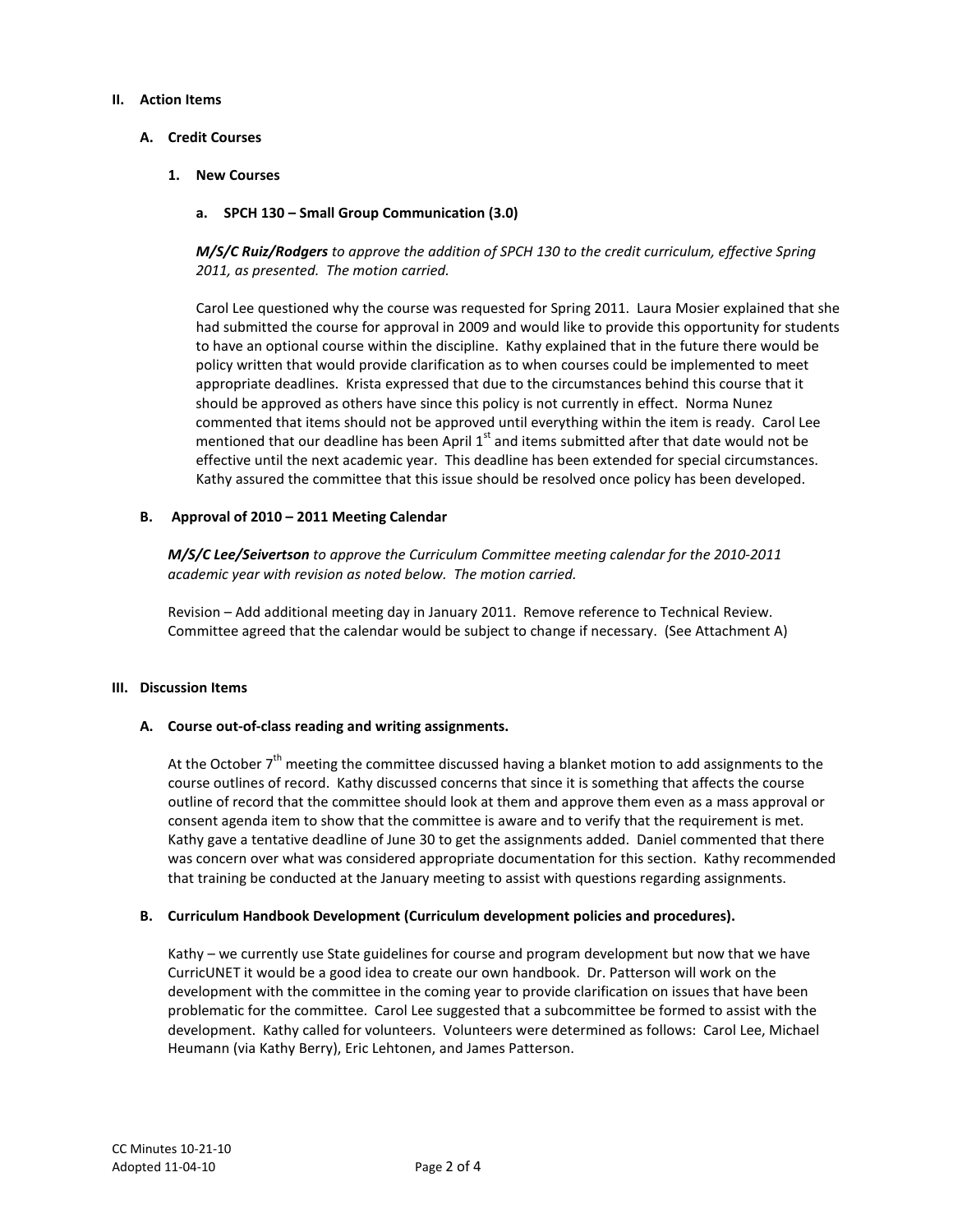# **C. Development of a Technical Review Committee**

Kathy researched community colleges and discovered that most consultants were in the makeup of Technical Review committees. Carol Lee suggested that for this committee it should be key people such as matriculation, library and those directly involved with items such as TOP coding, Basic Skills, SAM codes, hours, etc. Kathy proposed that the committee vote on a recommendation at the next meeting. The following were suggested positions for the Technical Review Committee: Dean of Learning Services, Dean of Economic and Workforce Development, Matriculation, Articulation, Curriculum Specialist/Instruction Office, and one Co-chair.

## **D. Website Content Review/Comments**

Revision by Val Rodgers of first paragraph presented. Carol Hegarty agreed to help with revising opening webpage committee description.

#### **E. Skill Certificate Issuance**

The issue brought to the committee was to determine what to call the "Skill Certificate". According to the Chancellor's Office the word "certificate" could not be used on transcripts for those certificates that were under 12 units. The question raised was who would track and issue the award. Jan stated that it was originally discussed that they would not be posted to transcripts but be given by the institution. Gloria mentioned that this had been discussed in the past and Kathie Westerfield had suggested the title "Skill Specialization Award", and students would complete a petition to receive the award. Efrain stated that there were a few low unit certificates under the Non-Credit program that could go on transcripts. Efrain will work with Gloria to present for approval at the November 4th meeting.

#### **F. SB 1440 – Transfer Reform**

Discussion – Kathy stated that there was a committee working on the implementation of SB 1440. Carol Lee stated that Child Development and Psychology were going to be the first revisions. Becky mentioned that the template should be available in January. Krista asked if there should be concern for students and Carol stated that she did not foresee problems for psychology students. One major issue pertained to institutional requirements no longer being required for transfer students. Ongoing updates will be provided at the next meeting.

#### **IV. Information Items**

None.

## **V. Other Items**

None.

## **VI. Next Regular Meeting: THURSDAY, NOVEMBER 4, 2010, 3:00 P.M.**

## **VII. The meeting adjourned at 4:02 p.m.**